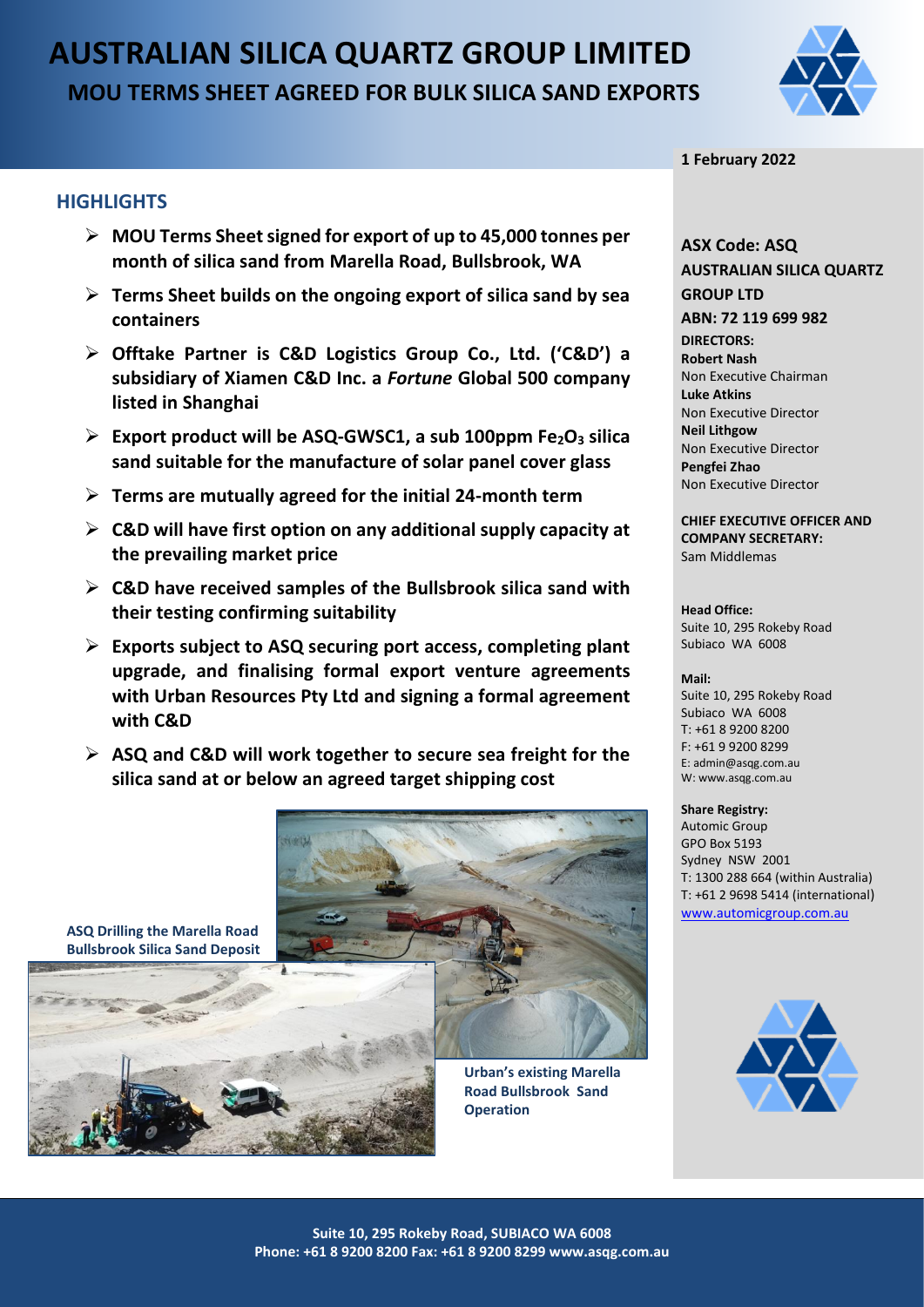**Australian Silica Quartz Group Limited** (ASX:ASQ, "**ASQ**" or "**the Company**") is pleased to announce it has entered into a Memorandum of Understanding Terms Sheet ("**Terms Sheet**") with C&D Logistics Co., Ltd. ("**C&D**") for the offtake and export of silica sand product ASQ-GWSC1. ASQ will endeavour to secure all necessary government, statutory, and third party required approvals, consents, agreements and licenses that are required to mine, transport and ship the Product.

Chinese company C&D Logistics Co., Ltd. is a subsidiary of *Fortune* Global 500<sup>1</sup> company Xiamen C&D Inc. (established exclusively by Xiamen C&D Group Co., Ltd and listed on the Shanghai Stock Exchange in 1998 with a current market capitalisation of US\$25b). C&D approached ASQ in 2021 with interest in securing silica sand suitable for supplying the solar glass industry in China. Following receipt of samples of ASQ's sand products, C&D have completed independent quality testing confirming suitability of ASQ-GWSC1 for the intended application.

ASQ will supply C&D with ASQ-GWSC1 from the Urban Resources Pty Ltd ("**Urban**") Marella Road sand operation located in Bullsbrook, Western Australia. ASQ-GWSC1 is the washed, density separated and sized product from Marella Road which has an Fe<sub>2</sub>O<sub>3</sub> content of <100ppm, it is understood this is a critical characteristic for sand used in the manufacture of solar panel cover glass.

In 2019 the Company executed a binding terms sheet with Urban to jointly exploit Urban's Silica Sand deposit located in Bullsbrook, Western Australia. Urban has operated the mine for the last six years and produced over 1Mt of sand for the domestic market from the deposit in the last two years. Prior to commencing the exports ASQ and Urban will need to finalise a formal joint venture agreement in accordance with the binding 2019 terms sheet.

ASQ have completed a JORC 2012 Inferred Mineral Resource totalling 10.7 million tonnes on the raw sand at Urban's Maralla Road tenement M70/326 (refer full detail in the 7 May 2019 announcement *Update on Maralla Road Silica Sand Deposit Maiden Resource* and 29 January 2020 announcement *Spiral and Classifier Testwork Results for the M70/326 Silica Sand Products*).

ASQ will complete modifications to the Urban sand washing plant including the addition of a gravity separation spirals circuit and sizing screening expected to cost around \$3-4 million.

The Terms Sheet sets the FOB pricing structure at a rate that is expected to provide ASQ with payback for the required plant upgrade in under 18 months.

Throughout the second and third quarters of 2021 the unusually high international sea freight rates meant shipping silica sand to northern Asian ports from Western Australia was likely sub-economic. The time charter rates for bulk cargo vessels suitable for exports of silica sand from Kwinana dropped significantly in the 4<sup>th</sup> quarter of 2021. ASQ has commenced detailed discussions with shipping brokers in preparation for seeking sea freight offers.

Ahead of commencing the exports ASQ will need to secure bulk export berth access at the Kwinana port along with near-port stockpile storage facilities.

### **Competent persons statement**

The information in this document that relates to exploration results and mineral resources is based on data collected under the supervision of Mr Nick Algie, in his capacity as Exploration Manager for Australian Silica Quartz Group Limited. Mr Algie is a registered member of the Australian Institute of Mining and Metallurgy (AusIMM) and has sufficient experience that is relevant to the type of deposit and style of mineralisation under consideration to qualify as a competent person under the 2012 edition of the "Australian Code for Reporting of Exploration Results, Mineral Resources and Ore Reserves". Mr Algie consents to the inclusion of the data in the form and context in which it appears.

### **This announcement has been approved for release by the Board**

<sup>1</sup>Note: The Fortune Global 500, also known as Global 500, is an annual ranking of the top 500 corporations worldwide as measured by revenue. The list is compiled and published annually by Fortune magazine.

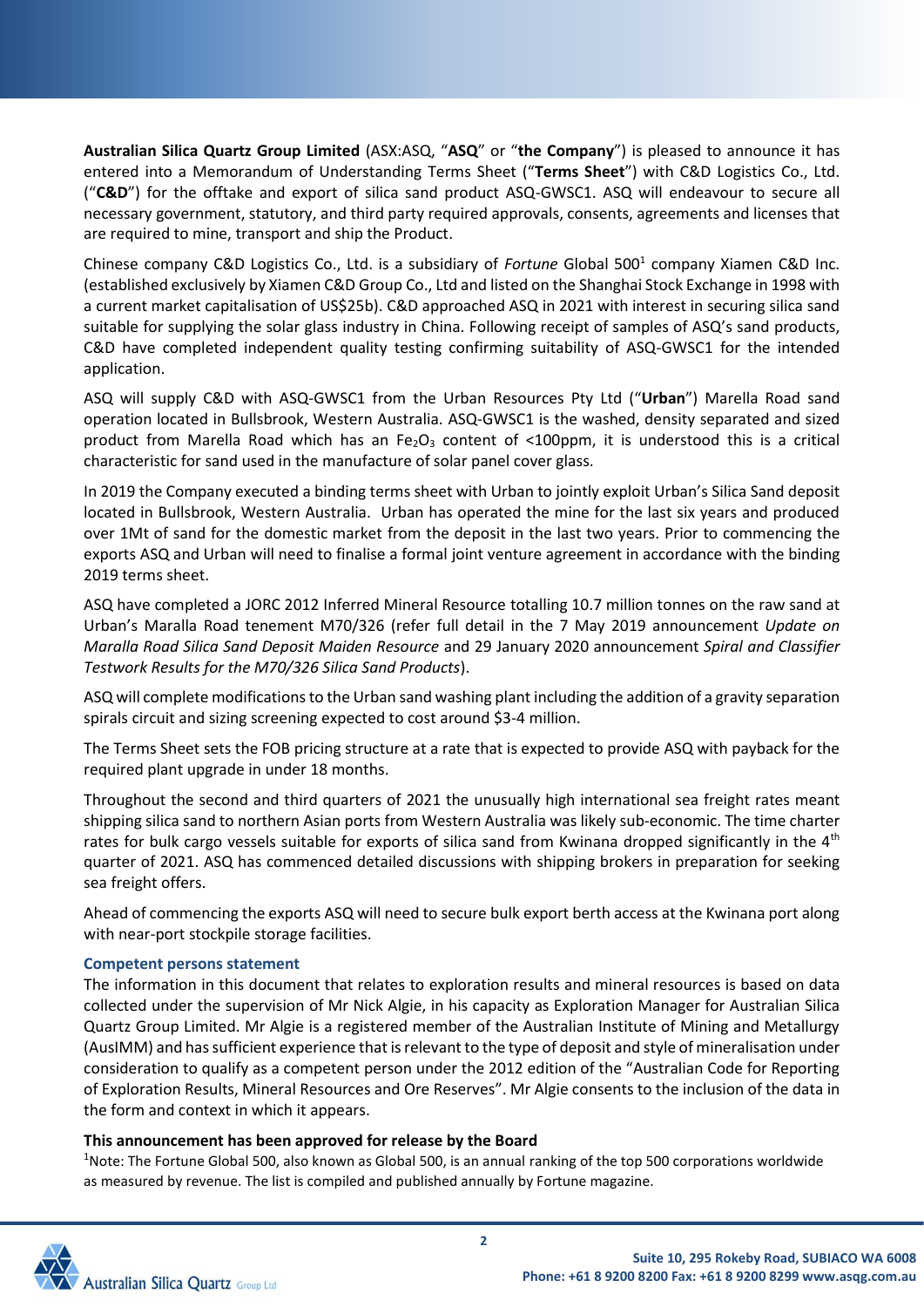# **About Australian Silica Quartz Group Limited**

# *ASQ DEVEX 50/50 JV (non-dilutable at ASQ's election)*

ASQ has entered into a joint venture with DevEx Resources ("DevEx" ASX:DEV) on it's 100% owned E70/3405 tenement located along strike from Chalice Gold Mines ("Chalice" ASX:CHN) nickel copper platinum group elements Julimar discovery in WA. The first \$3M expenditure on the JV area is to be fully funded by DevEx to earn 50%. ASQ has the option to jointly fund future expenditure to maintain 50% share or opt to allow DevEx to fund the next \$3M to earn a further 20% share in non-bauxite minerals. Initial geochemical and geophysical exploration work returned positive results. Recently completed aircore drilling has defined a layered, differentiated mafic-ultramafic intrusion, extending over 12 kilometres in length. (refer full detail in the 1 June 2020 announcement *ASQ reaches agreement for funding of exploration on its tenement in Julimar Region, WA,*  8 October 2020 announcement *Update on Geophysics Targets at ASQ/DevEx JV in Julimar Region, WA,* 19 August 2020 announcement *Update on ASQ/DevEx 50/50 JV in Julimar Region, WA*, 4 December 2020 announcement *DevEx Exploration Update,* 27 April 2021 announcement *Drilling confirms Mafic-Ultramafic Intrusion at Sovereign* and 17 August 2021 announcement *12km Long Mafic-Ultramafic Intrusion at Sovereign, Large Scale Ground EM and Diamond Drilling set to Commence*)

### *SILICA*

ASQ has established a range of silica sand and hardrock projects held via exploration licence applications 100% owned by ASQ's subsidiary Australian Silica Quartz Pty Ltd. These projects now consist of 10 granted exploration licences and 6 applications covering approximately 1,500 km<sup>2</sup> within Western Australia and Queensland.

High grade silica (99.5-99.9% SiO2) and high purity silica (>99.95% SiO2) currently have a wide range of applications. All indications suggest the high grade and high purity silica market is currently growing strongly due to greater demand from the PV Solar, TFT glass, Electronics, Flat Glass and Speciality Glass industries. This is reinforced by the level of enquiries received from qualified end user customers the Company has received primarily from China and South East Asia.

# *SILICA SAND*

ASQ's high grade silica sand projects are located in the regions of Albany, Gingin and Esperance in the southwest of Western Australia.

In the shorter term these projects potentially present the opportunity for the Company to produce a washed DSO silica sand product with longer term potential to enter the higher value higher grade silica sand market with a niche processed product.

ASQ is currently working on a Scoping Study for the 11.6Mt Albany White Hill high grade, low iron Silica Sand Project (refer full detail in the 28 January 2021 announcement *High Grade, Low Iron Silica Sand Resource)*. The Albany White Hill Project is located on farmland cleared of native vegetation 70 km east northeast of the port of Albany.

In addition to its wholly owned silica exploration projects ASQ has reached an agreement with an existing local sand producer. In 2019 the Company executed a binding terms sheet with Urban Resources Pty Ltd (Urban) to jointly exploit Urban's Silica Sand deposit located in Bullsbrook, Western Australia. Urban has operated the mine for the last six years and produced over 1Mt from the deposit in last two years. The ASQ/Urban Resources agreement presents the Company with the opportunity to potentially fast track it's entry into the DSO silica sand export market. ASQG have completed a JORC 2012 Inferred Mineral Resource on the raw sand at Urban's Maralla Road tenement M70/326 (refer full detail in the 7 May 2019 announcement *Update on Maralla Road Silica Sand Deposit Maiden Resource* and 29 January 2020 announcement *Spiral and Classifier Testwork Results for the M70/326 Silica Sand Products*).

# *HARDROCK QUARTZ R&D*

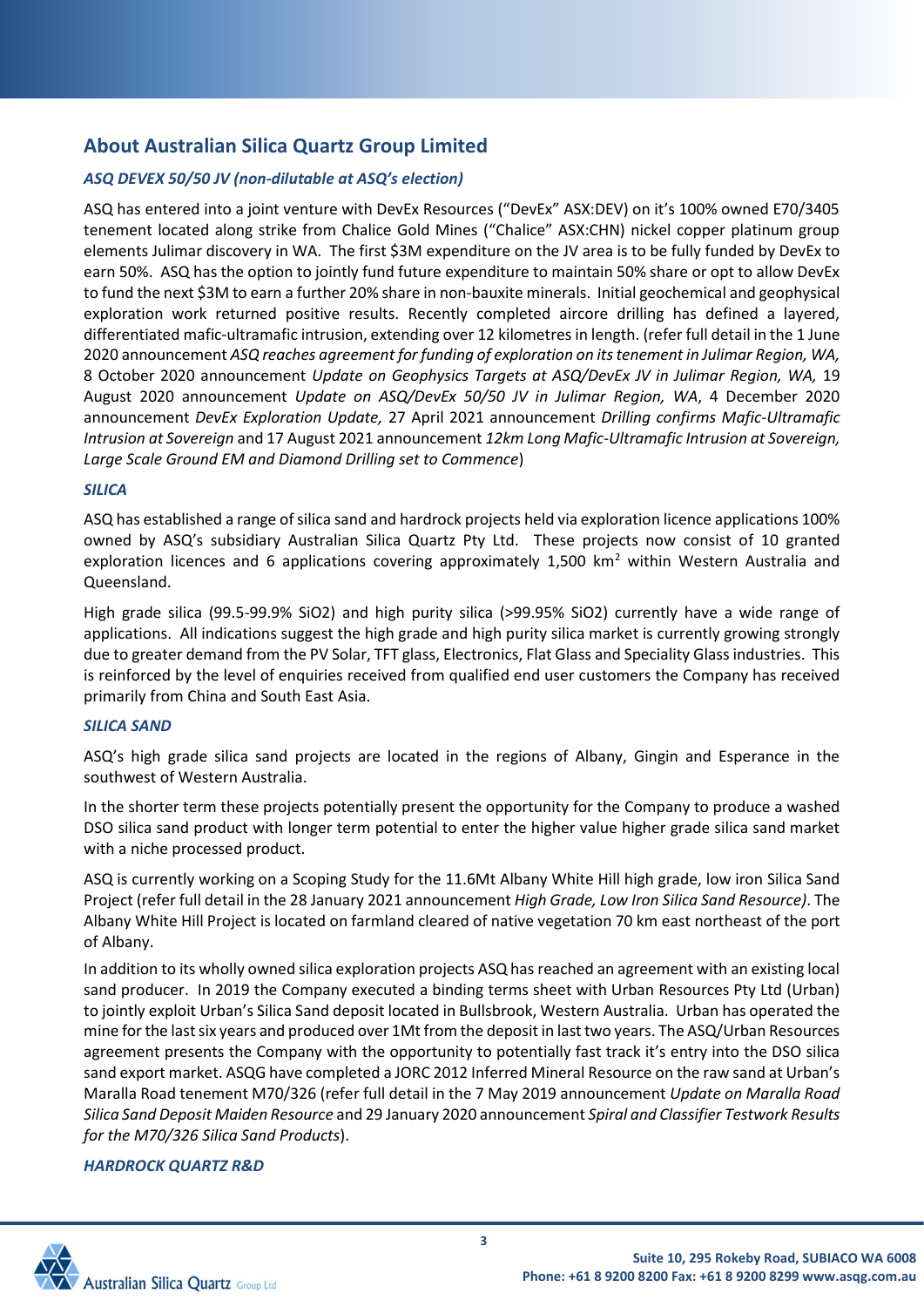The Company is undertaking an R&D program aiming to develop a high purity, high value silica quartz product. To this end the Company has secured a number of hardrock quartz tenements and is progressing with a research and development project in this area. Assays from rock chip sampling of ASQ's hard rock tenements reported grades of up to 99.993% SiO2 with processed hard rock samples demonstrating further grade improvement (refer full detail in the 15 December 2021 announcement *Exploration and Research Update Hardrock High Purity Quartz and Silica - Revised*).



# *SOUTH STIRLING Ni/Cu PROJECT*

ASQ has established the South Stirling Ni/Cu Project by way of four exploration lease applications lodged covering 1,603 km2 over the Albany Fraser Mobile Belt, South-Western WA where the Company has identified a historic end of hole aircore drilling assay of 1.5m at 0.79% Ni, 934 ppm Cu, 832 ppm Co from 28.5m that was never followed up. ASQ considers the application area has potential for Nickel-Copper magmatic sulphide mineralisation associated with mafic-ultramafic intrusions emplaced into granulite facies country rocks. (refer full detail in the 23 September 2020 announcement *Exploration Update*).

# *BAUXITE JV*

ASQ has a joint venture with HD Mining & Investments Pty Ltd (HDM). HDM is currently working towards obtaining a 40% interest in the bauxite rights of several tenements under the joint venture which are wholly owned by ASQ. Exploration activities are fully funded by HDM. Should HDM and ASQ make a subsequent decision to mine, then HDM will earn an additional 20% interest in bauxite rights on the tenements. ASQ maintains 100% interest in all other minerals. A ninety-five million tonne Bauxite JORC resource has been identified under this JV (Refer Company Annual Financial Report for 2020 - Mineral Resources and Ore Reserves section).

### *BAUXITE ROYALTY*

Following the sale of the Bauxite Resources Joint Venture Bauxite Project to Yankuang Group a royalty on future bauxite sales from the project of 0.9% of FOB price payable to ASQ was negotiated. The Yankuang